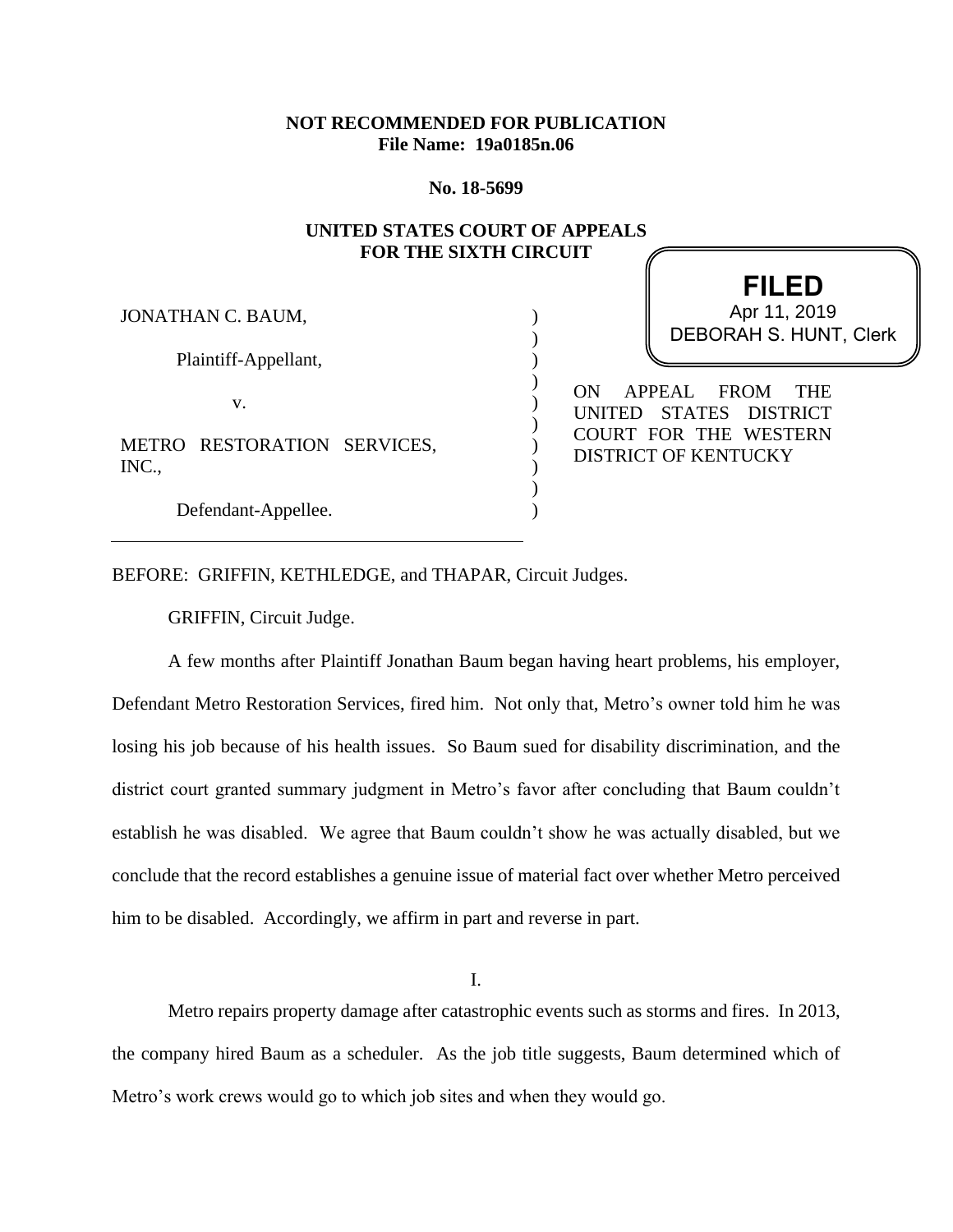In late 2014, Baum began having heart problems. Over the course of several months, he went to the emergency room fearing he had had a heart attack; had a CAT scan; had a heart catheter implanted; had an echocardiogram (which outlines the heart's movement using high-frequency sound waves); and wore a heart monitor for more than a month. During this time, he occasionally missed work for medical tests and treatments. He also worked remotely sometimes. And he kept his boss and owner of Metro, Patrick Cahill, informed of his medical issues.

One weekend in the spring of 2015, severe weather hit. Baum worked remotely to coordinate Metro's crews. The next week, Cahill went to Baum's home and fired him. During their conversation, Cahill said he was firing Baum "due to [Baum's] health issues and doctors' appointments."

Baum then sued Metro in state court for disability discrimination under both the Americans with Disabilities Act and Kentucky law. Metro removed the case to federal court.

During discovery, Baum disclosed his doctor as a potential lay witness but not as an expert witness. After discovery closed, Metro moved for summary judgment. The district court granted the motion in part, ruling that Metro was entitled to judgment as a matter of law on Baum's claims under Kentucky law and a portion of Baum's ADA claim in which he alleged he was disabled because Metro, through Cahill, "regarded [him] as" disabled. That left a second portion of Baum's ADA claim in which he alleged he was actually disabled.

Metro later filed a second summary-judgment motion on this portion of Baum's claim. The district court granted the motion, ruling that Baum couldn't meet his burden without expert testimony—expert testimony he didn't have because he'd failed to disclose his doctor as an expert witness.

Baum now appeals the entry of summary judgment on his ADA claims.

-2-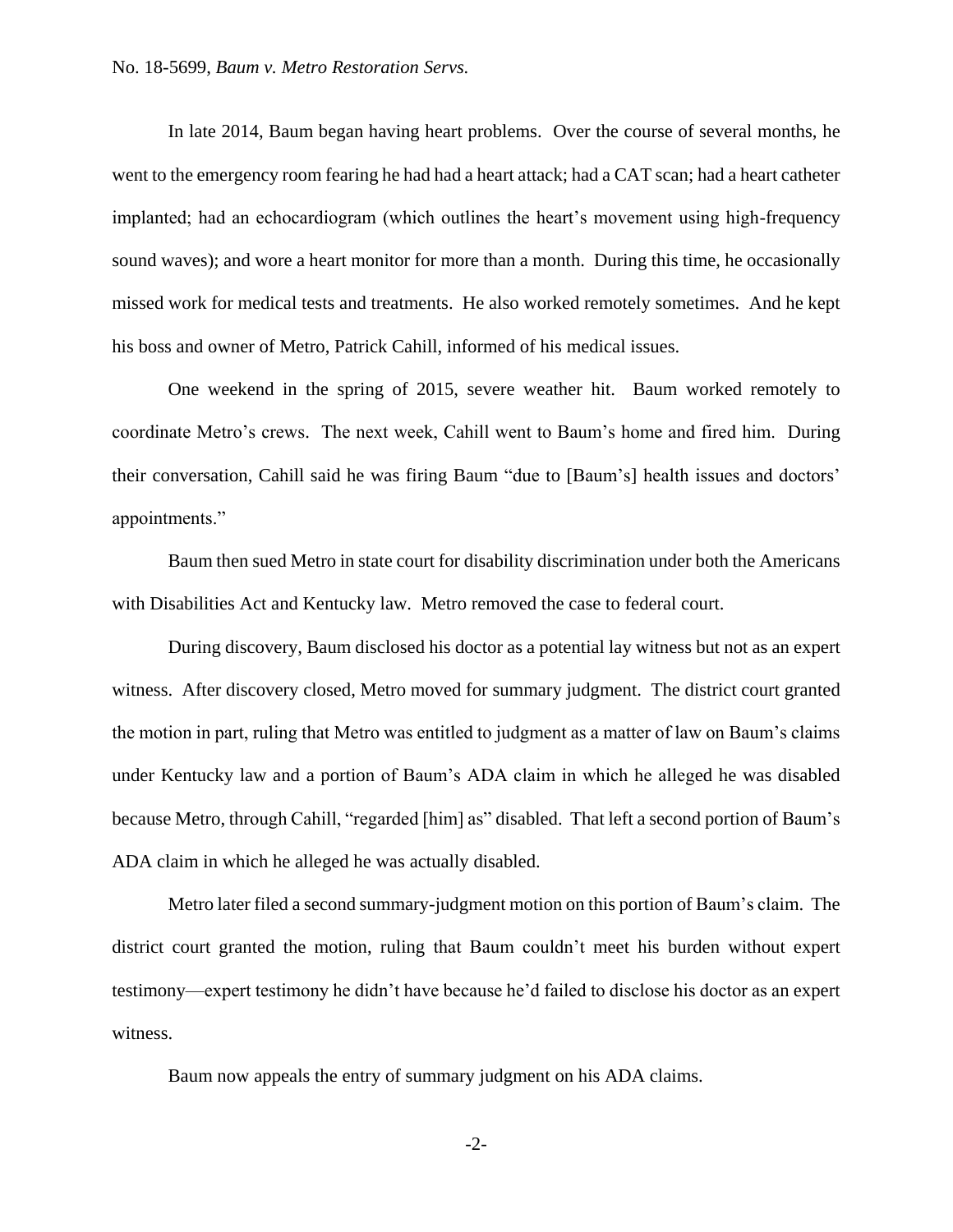We review the district court's decision de novo. *SEC v. Zada*, 787 F.3d 375, 380 (6th Cir. 2015). Summary judgment is appropriate if there is no genuine dispute over any material fact. *Id*.

The ADA prohibits an employer from "discriminat[ing] against a qualified individual on the basis of disability[.]" 42 U.S.C. § 12112(a). This includes firing an employee. *Id*. Proof of discrimination comes in one of two ways: by direct evidence or by circumstantial evidence. And the method of proof determines which analytical framework applies. *See Ferrari v. Ford Motor Co.*, 826 F.3d 885, 891–92 (6th Cir. 2016).

Here, Cahill's statement that he was firing Baum because of Baum's health issues was direct evidence of discrimination, so Baum must show two things:

- 1. He has a disability; and
- 2. He is otherwise qualified for the job despite the disability:
	- a. Without accommodation;
	- b. With an alleged "essential" job requirement eliminated; or
	- c. With a proposed reasonable accommodation.

*Id.* at 891. In its appellate briefing, Metro didn't contest Baum's qualification for the job without accommodation. At oral argument, however, Metro claimed for the first time that Baum was qualified for the job when he could make it to work but unqualified when he missed time to attend medical appointments. By failing to raise the argument earlier, Metro forfeited it. *United States ex rel. Marlar v. BWXTY-12, L.L.C.*, 525 F.3d 439, 450 n.6 (6th Cir. 2008). Thus, we will focus only on whether Baum has created a genuine issue of material fact over whether he was disabled.

Under the ADA, "disability" means:

- 1. A physical or mental impairment that substantially limits one or more major life activities;
- 2. A record of such an impairment; or
- 3. Being regarded as having such an impairment.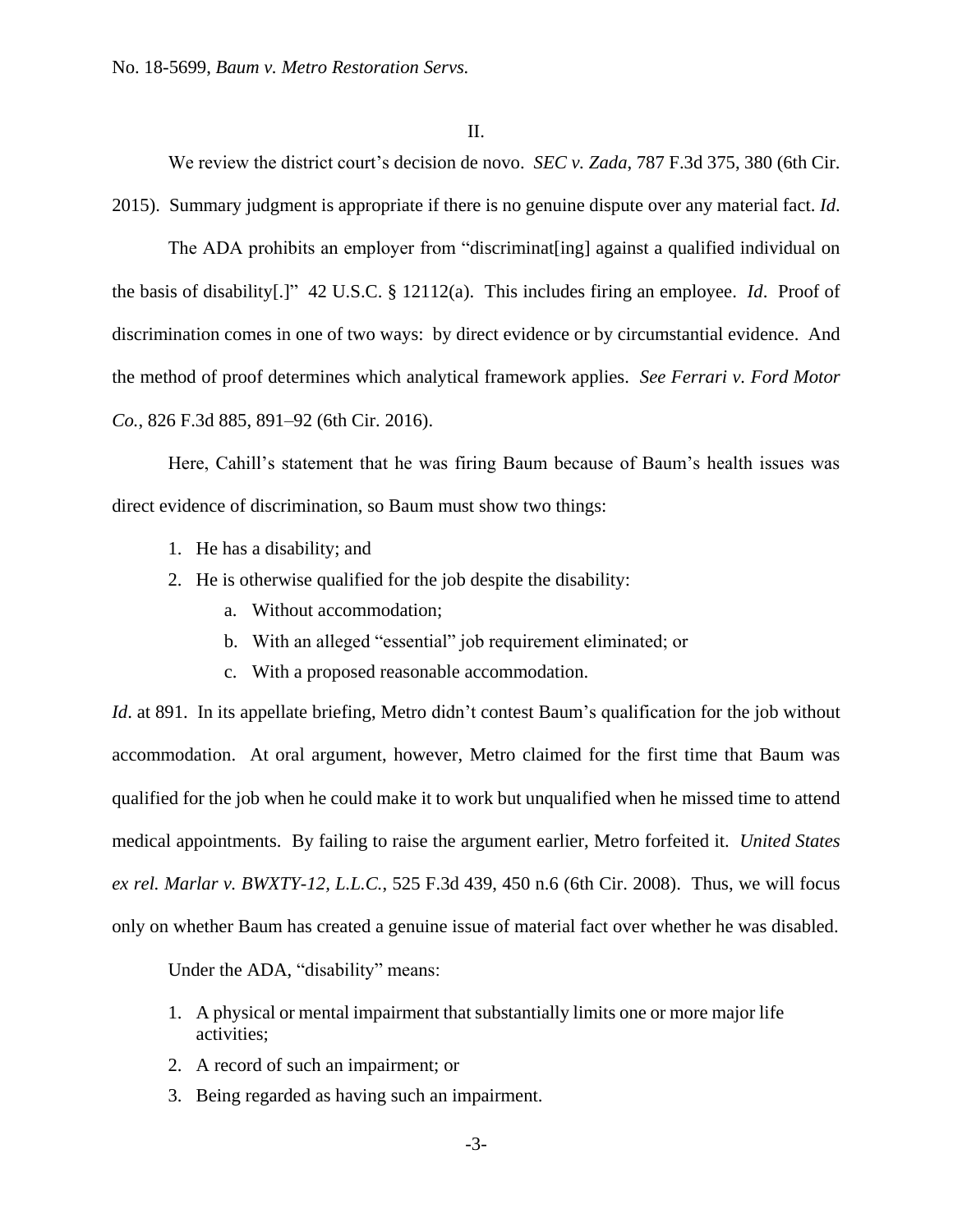42 U.S.C. § 12102(1). Baum has limited his case to the first and third types of disability, and for the first he claims only a physical impairment, not a mental one. Thus, we must determine whether Baum created a genuine issue of material fact over whether (1) he had a physical impairment that substantially limited one or more major life activities or (2) Metro regarded him as having such an impairment. For simplicity, we will refer to the first theory as an "actual disability" and the second theory as a "perceived disability."

#### A.

We start with Baum's claim of an actual disability. It contains two elements: (1) a physical impairment (2) that substantially limits one or more major life activities (which Baum has limited to his cardiovascular and circulatory function). 42 U.S.C. § 12102(1)(A). Metro doesn't contest the first element, and various medical records show that Baum has several heart conditions. So the only disputed issue is whether Baum can show that his impairments substantially limited his cardiovascular and circulatory functions.

Baum argues that he can. For support, he points to the ADA Amendments Act, where Congress said that "whether an individual's impairment is a disability under the ADA should not demand extensive analysis." ADA Amendments Act of 2008, Pub L. No. 110-325 § 2(b)(5), 122 Stat. 3553. He also cites an implementing regulation stating that the phrase "substantially limits" warrants broad construction and "is not meant to be a demanding standard," 29 C.F.R. § 1630.2(j)(1)(i), and that the substantial-limitation inquiry "usually will not require scientific, medical, or statistical analysis." 29 C.F.R. § 1630.2(j)(1)(v). Read together, Baum contends, these provisions set a low bar for proving an actual disability.

That they do. But it's a bar Baum can't clear without expert testimony. That's because his impairments, unlike more common or less complicated ones, require medical knowledge to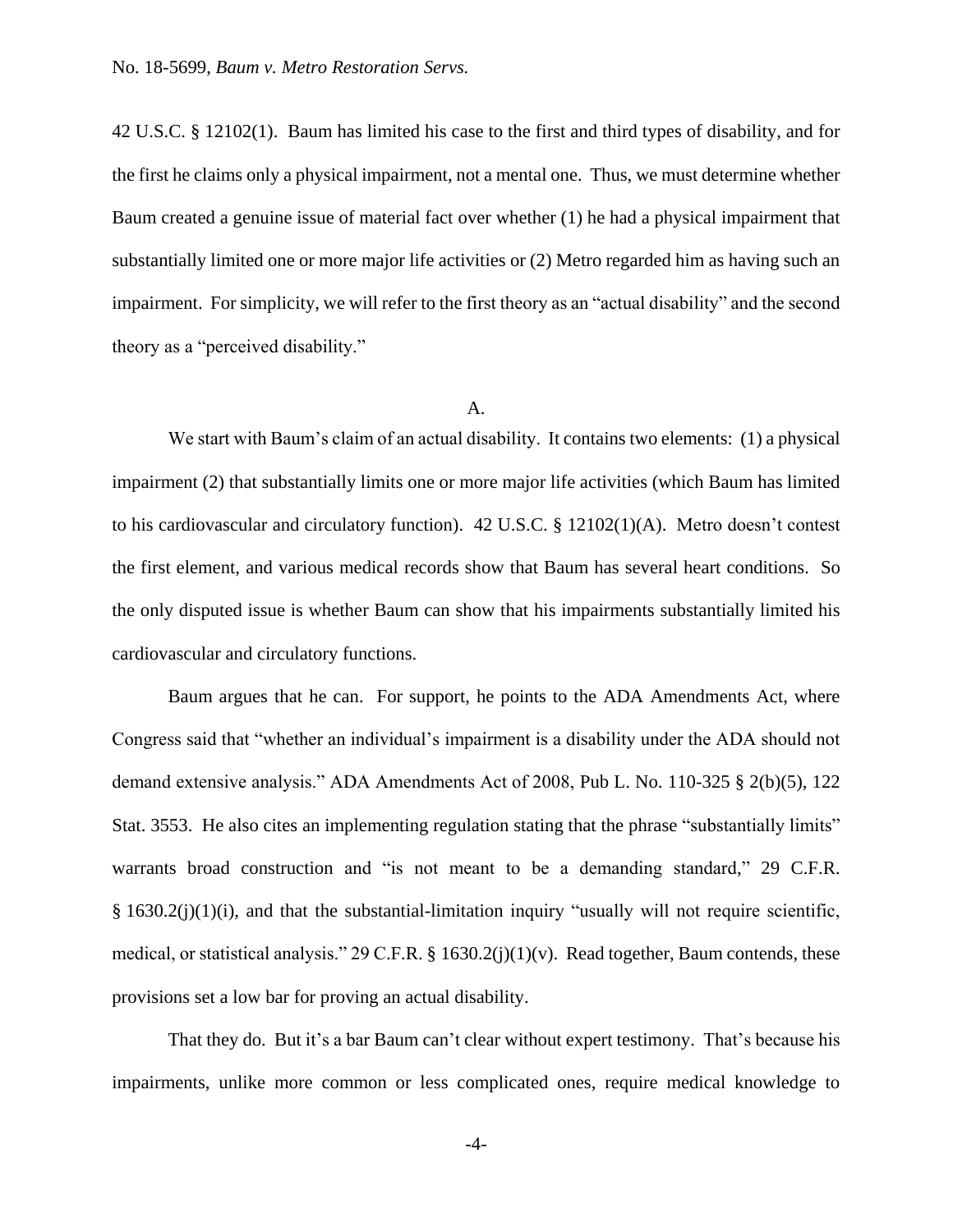understand. His medical records contain diagnoses such as "AV block, Mobitz 1" and "Bradycardia"—words that rarely appear outside the medical profession. And although some of Baum's other diagnoses include terms and phrases a lay person might have heard before palpitations; right heart failure; right ventricular enlargement—they have corresponding explanations packed with medical jargon. Baum's diagnosis for heart failure, for example, says that an "RHC" (what we take to mean right-heart catheterization) showed "no evidence of constrictive pericarditis." No lay person would know what that means.

So do Baum's impairments limit his cardiovascular and circulatory functions? They might. But to conclude that they did, a jury would need to understand them—how they function, and what that means for Baum. And to understand them, jurors would need an opinion from someone with "scientific, technical, or other specialized knowledge": expert testimony. Fed. R. Evid. 702.

Because Baum failed to disclose his doctor—or anyone else with specialized medical knowledge—as an expert witness, he lacks the evidence he needs. And without that evidence, he hasn't created a factual issue over whether he is actually disabled. The district court therefore correctly granted summary judgment on this claim.

Baum also asks for leave to amend his expert disclosures. But his request is perfunctory, and thus abandoned. *See Vander Boegh v. EnergySolutions, Inc.*, 772 F.3d 1056, 1063 (6th Cir. 2014). To secure amendment of a scheduling order, a party must show "good cause." *See Leary v. Daeschner*, 349 F.3d 888, 906 (6th Cir. 2003). And we review a district court's refusal to amend a scheduling order for an abuse of discretion. *Id*. at 909. Here, Baum neither cites the good-cause standard nor argues that he meets it. He also never claims that the district court abused its discretion or attempts to explain why that is so. We are "not in the business of developing parties' arguments, and we decline to do so here." *My Imagination, LLC v. M.Z. Berger & Co.*, 726 F.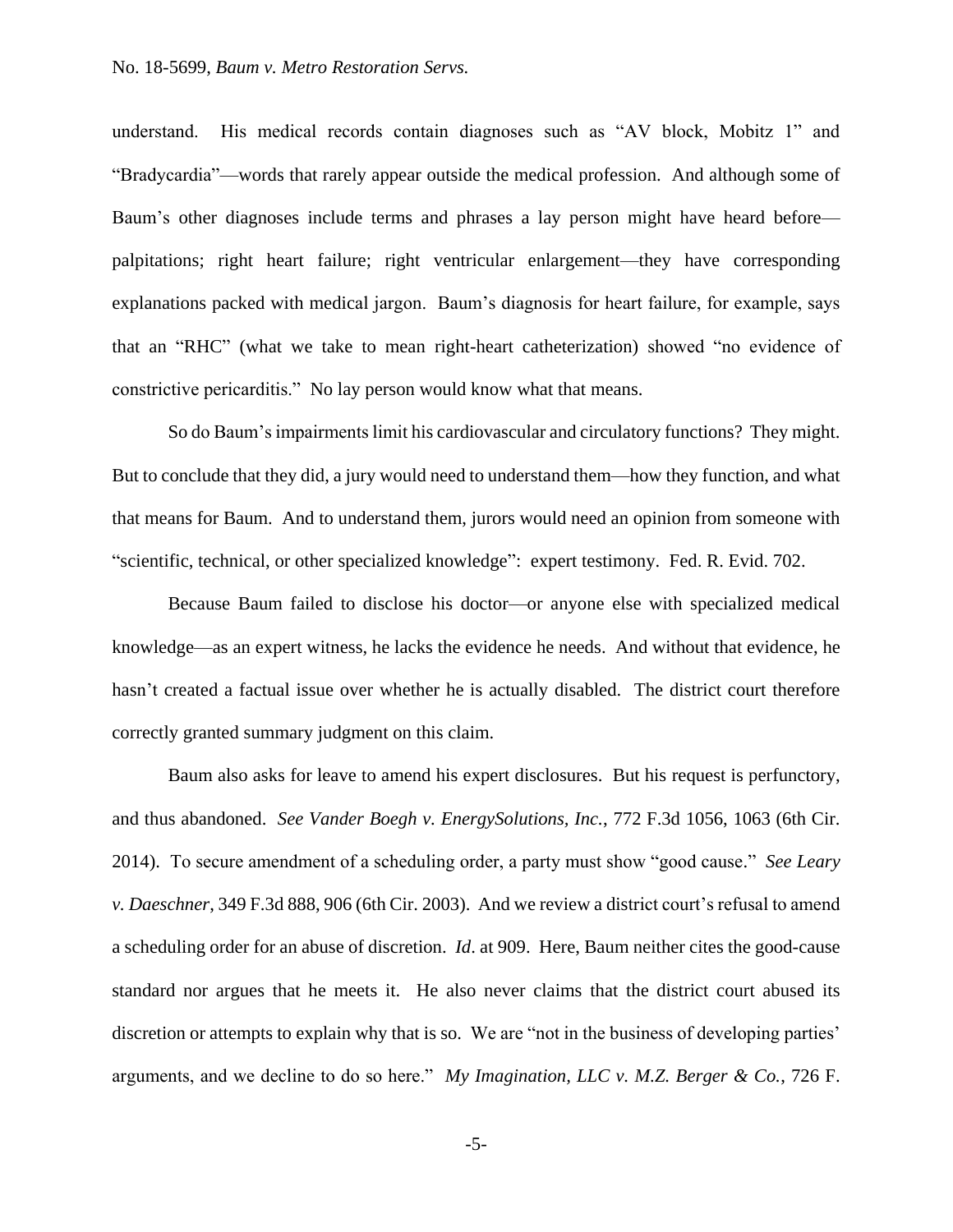App'x 272, 276 (6th Cir. 2018) (citing *Operating Eng'rs Local 324 Health Care Plan v. G & W Constr. Co.*, 783 F.3d 1045, 1057 (6th Cir. 2015)).

#### B.

Next, we address Baum's claim of a perceived disability. To be "regarded as" disabled, he must show that he was fired "because of an actual or perceived physical . . . impairment." 42 U.S.C. § 12102(3)(A). Unlike with his other claim, Baum need not prove a limitation of a major life activity. *Id*.

Baum argues that a jury could find that Metro fired him because Cahill thought Baum was disabled. For support, he relies on Cahill's knowledge of Baum's catheter, CAT scan, trip to the ER, and period where he wore a heart monitor. Baum also points to Cahill's stated reason for firing him: his "health issues and doctor's appointments."

Metro would have us ignore that evidence. Baum lost his job, the company says, because of his "excessive absenteeism and failure to perform his job duties." Metro emphasizes that Baum didn't go into the office about one-third of his final three months of employment, but the company never mentions Baum's frequent remote work and never explains which job duties he failed to perform. Put differently, Metro asks us to view the facts in the light most favorable to the company, not Baum.

This we cannot do. *See Scott v. Harris*, 550 U.S. 372, 378 (2007). Cahill's word versus Baum's creates a classic credibility dispute, and "determining the credibility of witnesses is a task for the jury[.]" *United States v. Beverly*, 369 F.3d 516, 532 (6th Cir. 2004). To be sure, and as the district court correctly noted, Cahill's knowledge of Baum's medical issues—alone—is insufficient to carry the day. *See Milholland v. Sumner Cnty. Bd. of Educ.*, 569 F.3d 562, 568 (6th Cir. 2009); *see also Neely v. Benchmark Family Servs.*, 640 F. App'x 429, 435 (6th Cir. 2016).